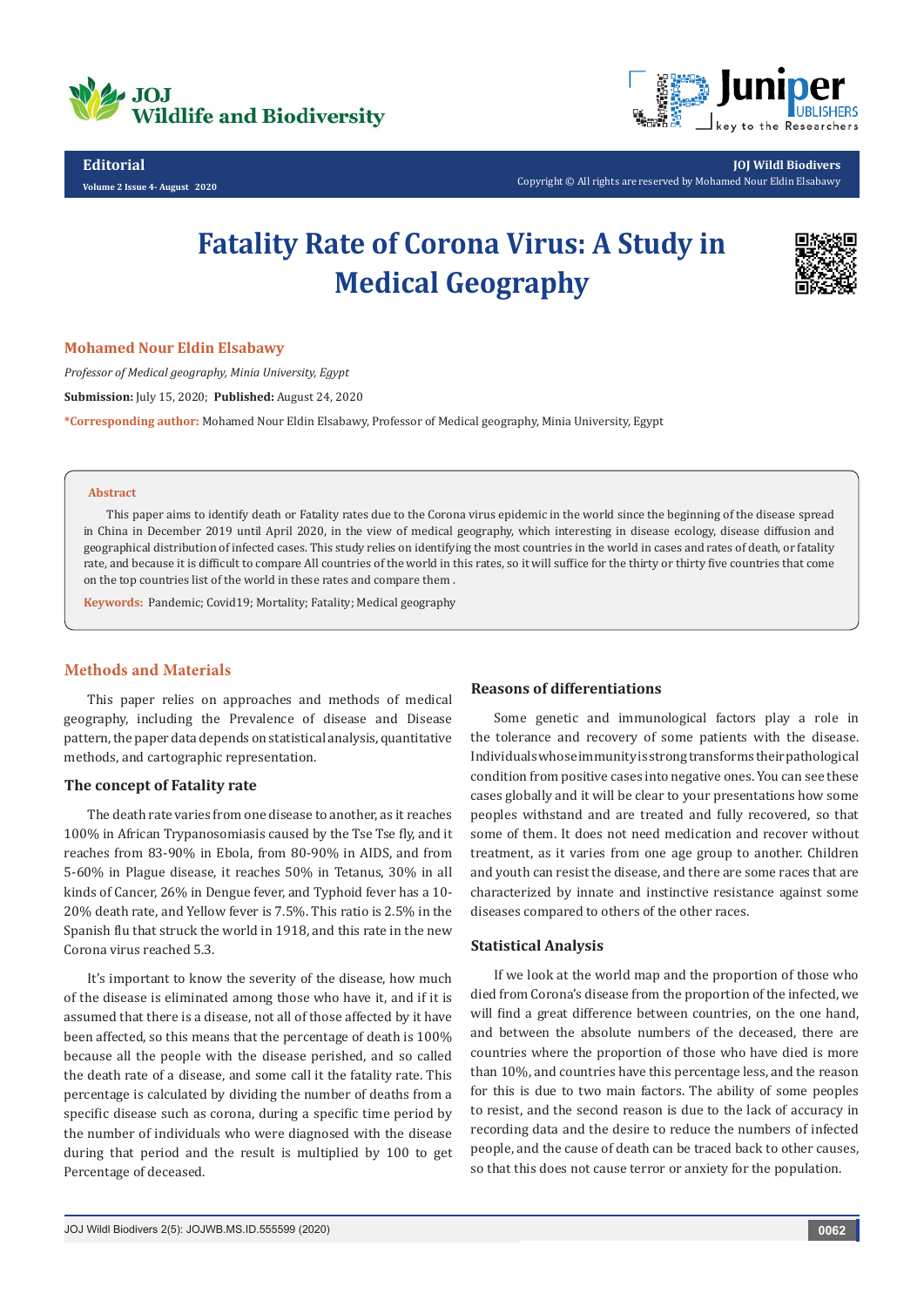Sudan, where the number of the dead reached 2 and only 7 cases were recorded, and thus comes in the forefront of the world in the percentage of death due to illness, which is 28.6%, and we are certain this is not true, followed by Syria with 20%, then Italy 11.8%, Spain 8.7% and the Netherlands 8.3%, Iraq 7.2%, then the United Kingdom 7.1%, France 6.8%, and Iran 6.5.

Egypt comes in the tenth position with 6.5%, and this percentage is expected to be much lower, due to the fact that this percentage has been calculated on the basis of the cases already registered, although there are tens of hundreds of cases and perhaps more that have not been registered, because the patients themselves do not They know the truth about their infect, and they doesn't reach the hospital and records only cases that suffer

from the true manifestations of the disease, but the deaths are undeniable, especially as they are subject to an examination by the health authorities who want to reach the real numbers and find out the causes of the disease.

The main difficulty in estimating the loss rate here is to ensure the accuracy of the numerator and denominator. If the position is inaccurate and less than the truth, the percentage of death rises, and it indicates high rates that are not true. With the length of the disease, the probability of a person's death may increase due to other reasons that are not related to the specific disease. Comparing case numbers or virtual mortality rates across countries can be misleading (Figure 1) [1-4].